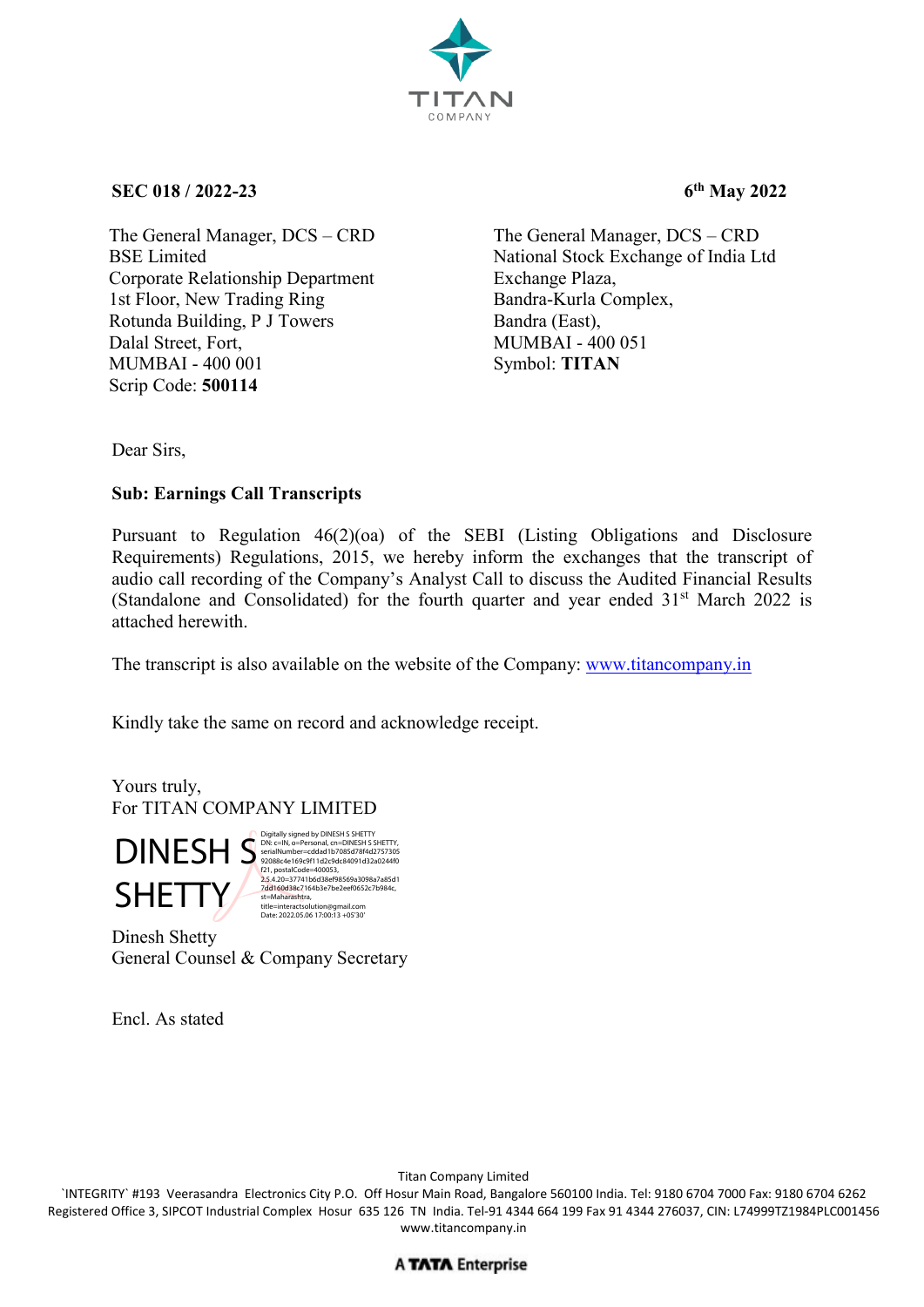

# "Titan Company Limited Q4 FY22 & Full Year '22 Earnings Conference Call"

**May 03, 2022**





**MANAGEMENT: MR. C. K. VENKATARAMAN – MD, TITAN COMPANY LIMITED MR. ASHOK SONTHALIA – CFO, TITAN COMPANY LIMITED MS. SUPARNA MITRA – CEO, WATCHES & WEARABLES DIVISION MR. AMBUJ NARAYAN – CEO, TANEIRA MR. SAUMEN BHAUMIK – CEO, EYECARE DIVISION MR. AJOY CHAWLA – CEO, JEWELLERY DIVISION**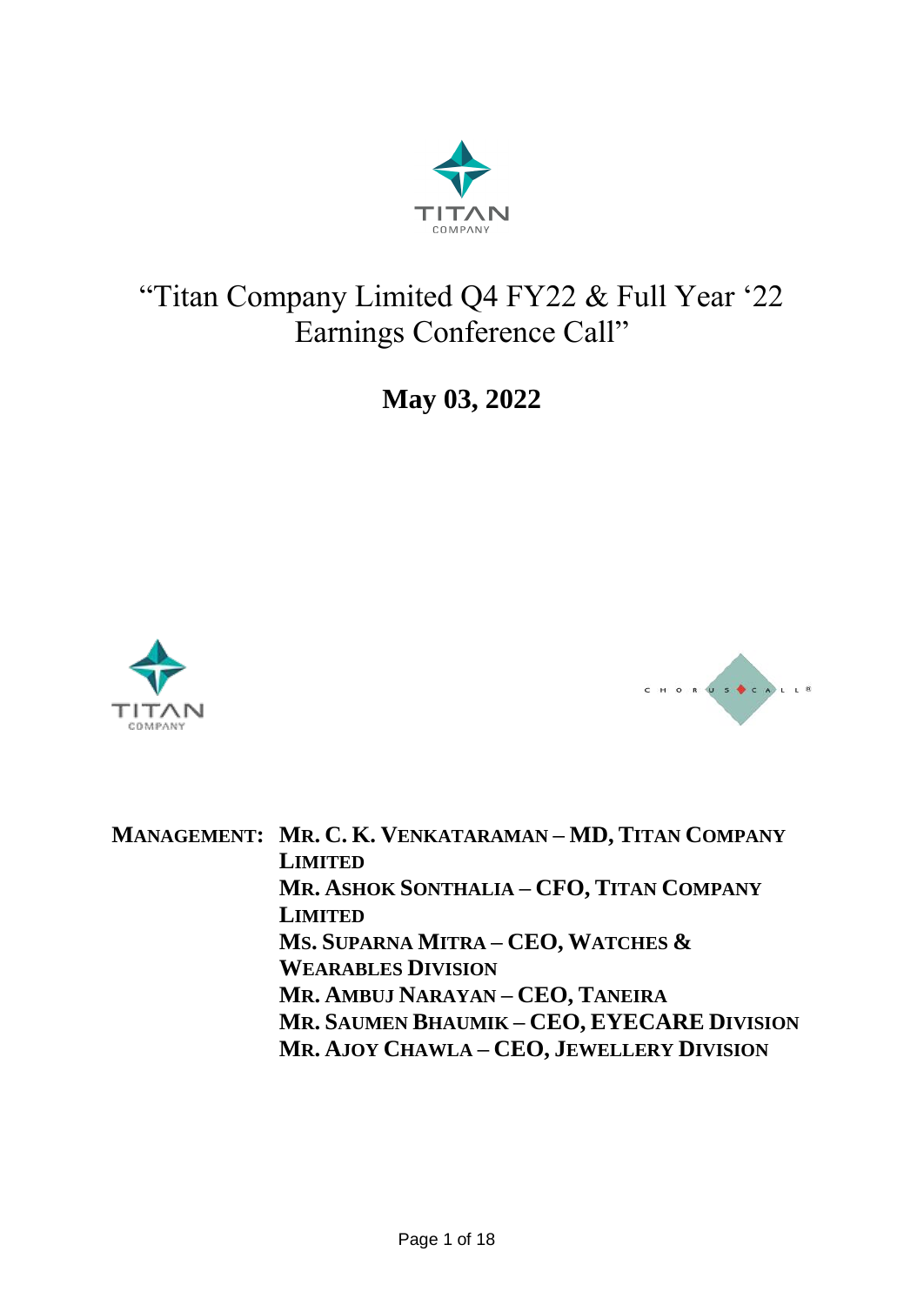

| <b>Moderator:</b>       | Ladies and gentlemen, good day and welcome to the Q4 FY22 Earnings Conference Call Titan<br>Company Limited. As a reminder all participant lines will be in the listen-only mode and there<br>will be an opportunity for you to ask questions after the presentation concludes. Should you need<br>assistance during the conference call please signal an operator by pressing '*' then '0' on your<br>touchtone phone. Please note that this conference is being recorded. I now hand the conference<br>over to Mr. C. K. Venkataraman - Managing Director, Titan Company Limited. Thank you and<br>over to you sir.                                                                                                                                                                                                                                                  |
|-------------------------|------------------------------------------------------------------------------------------------------------------------------------------------------------------------------------------------------------------------------------------------------------------------------------------------------------------------------------------------------------------------------------------------------------------------------------------------------------------------------------------------------------------------------------------------------------------------------------------------------------------------------------------------------------------------------------------------------------------------------------------------------------------------------------------------------------------------------------------------------------------------|
| C. K. Venkataraman:     | Thank you very much. Welcome to everyone on the call from my colleagues and me from Titan<br>here at Taj Bengaluru on this Quarter 4 FY22 Earnings Call.                                                                                                                                                                                                                                                                                                                                                                                                                                                                                                                                                                                                                                                                                                               |
|                         | Very-very satisfying quarter in a very challenging situation with COVID wave 3 lockdowns for<br>some weeks and the international conflicts starting late February, going all the way to the end of<br>the year, affecting oil prices, including prices of Gold, and creating a lot of uncertainty in<br>consumer sentiment. Despite all that we ended the FY22 on a very good note and equally and as<br>importantly our preparations for a very ambitious FY23 were also completed in that same quarter<br>and we prepared well enough to take a very good ambition for FY23 as well.                                                                                                                                                                                                                                                                                 |
|                         | I have nothing really more to say and I would request the questions to come in for us to answer.                                                                                                                                                                                                                                                                                                                                                                                                                                                                                                                                                                                                                                                                                                                                                                       |
| <b>Ashok Sonthalia:</b> | Before question come in Venkat, I would just like to call out few specific items related to Quarter<br>4 and FY22 performance. Ashok Sonthalia here and welcome to everyone to the call. It's great<br>to be talking to you guys on this auspicious day of Akshaya Tritiya.<br>You are all well aware that Titan has a long-standing philosophy of sharing its prosperity and<br>success with all people in an equitable manner. This year '21-22 has been exceptional for all of                                                                                                                                                                                                                                                                                                                                                                                      |
|                         | us in multiple ways and our profit performance has been quite good and therefore ex-gratia<br>amount of Rs. 72 crores at standalone level and the total of Rs. 82 crores at consolidated level<br>have been provided for in their Quarter 4 accounts.                                                                                                                                                                                                                                                                                                                                                                                                                                                                                                                                                                                                                  |
|                         | During the quarter, the company came up with a voluntary retirement scheme for employees in<br>the month of March '22 and a charge of Rs 51 crores at standalone level and Rs. 54 crores at<br>consolidated level on this account also has been recorded in Quarter 4 P&L as an exceptional<br>item. Both items put together a total charge of Rs. 123 crores on a standalone has been made in<br>P&L and significant part of this ex-gratia amount is reflected in the employee cost line-item<br>normalizing for the ex-gratia amount and VRS amount like to like EBIT and PBT for the quarter<br>are at 841 crores and 787 crores, respectively. This is PAT margin of 12.1% and PBT margin of<br>11.3%. For the full year FY22 PBT before ex-gratia and exceptional item stood at Rs. 3,054<br>crores, EBIT margin and PBT margin is 12.3% and 11.6% respectively. |

With this I would like to open the floor for questions. Thank you.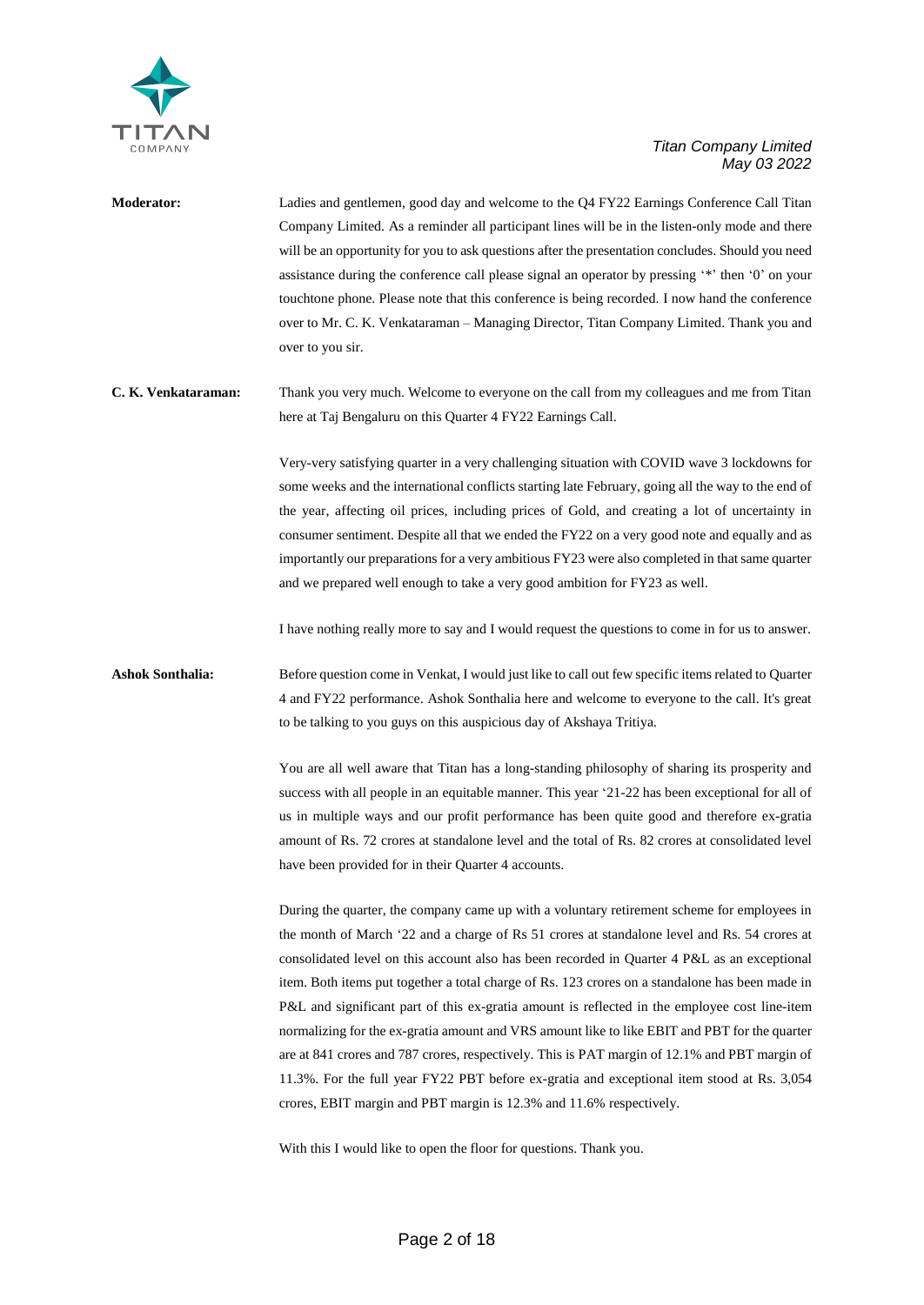

| Moderator:             | Thank you very much. We will now again the question and answer session. The first question is<br>from the line of Abneesh Roy from Edelweiss.                                                                                                                                                                                                                                                                                                                                                                                                                                                                                                                                                                                                                                                                                                                                                                                                                |
|------------------------|--------------------------------------------------------------------------------------------------------------------------------------------------------------------------------------------------------------------------------------------------------------------------------------------------------------------------------------------------------------------------------------------------------------------------------------------------------------------------------------------------------------------------------------------------------------------------------------------------------------------------------------------------------------------------------------------------------------------------------------------------------------------------------------------------------------------------------------------------------------------------------------------------------------------------------------------------------------|
| Abneesh Roy:           | My first question is on Fastrack, Fastrack is the only format wherein in FY22 there has been no<br>store addition. In fact, there has been a net closure of five stores. When I see the retail growth<br>also in both full-year FY22 and Q4 the like to like and sales growth has been pretty<br>disappointing. I understand Omicron impact in Q4 but FY22, 32% sales dip in Fastrack retail.<br>So, what is the way forward here, what has been the issue in FY22?                                                                                                                                                                                                                                                                                                                                                                                                                                                                                          |
| Suparna Mitra:         | This is Suparna from the Watches and Wearables Division, the Fastrack store format is in the<br>process of being reimagined. That is why we didn't add any stores of this year. We have a new<br>store design ready. Once that is fine-tuned, we are going to roll out. In fact, in Q1 itself we have<br>our current store location finalized and awaiting the new store design. I think there are two parts<br>to it. One is the revival of this Fastrack store format and bringing in a lot more experiential<br>growth into the store format. I think the larger point also is that for some people online is the<br>natural default thing. We have seen Fastrack do very well in both, our own brand e-commerce<br>as well as the marketplace e-commerce. Therefore, the need to totally reimagine Fastrack. This<br>is a work in progress and next financial year we have a plan of opening another 10 to 12 stores<br>in various parts of the country. |
| <b>Abneesh Roy:</b>    | My second question is on Taneira, so sales growth of 4% in Q4. I understand the Omicron impact<br>but on a base of 14 stores for the full year you have added 6 stores which is a big addition on<br>that kind of a base. So, this 4% growth would you say that you are a bit disappointed with that<br>or is it more of Omicron? How is the model shaping up, are you now much more confident<br>versus when you started the year?                                                                                                                                                                                                                                                                                                                                                                                                                                                                                                                          |
| C. K. Venkataraman:    | Abneesh and everyone else I'm introducing Ambuj Narayan, who has joined us as CEO of<br>Taneira business 2 months back.                                                                                                                                                                                                                                                                                                                                                                                                                                                                                                                                                                                                                                                                                                                                                                                                                                      |
| Ambuj Narayan:         | Good evening and welcome to the call. Happy to be here, so yes, a bit disappointed but when I<br>look at the quarter and January was rough, but it was largely due to Omicron. Now we have<br>opened 6 stores last year and there is a very good pipeline of stores that's coming up and we are<br>confident about Taneira and doing very well in the coming year.                                                                                                                                                                                                                                                                                                                                                                                                                                                                                                                                                                                           |
| <b>Abneesh Roy:</b>    | Titan Eyeplus (-4%) sales value growth, so dip in Q4. So, any competitive intensity increase has<br>happened or it's again linked to the Omicron itself in terms of somebody retail growth?                                                                                                                                                                                                                                                                                                                                                                                                                                                                                                                                                                                                                                                                                                                                                                  |
| <b>Saumen Bhaumik:</b> | Abneesh, this is the Saumen from the Eyewear Division. Like you said Omicron was certainly<br>a factor for the month of January and in the month of March while Titan Eyeplus channel has<br>done sale of more or less, we also had to deal some store closure. Overall, for that division we<br>also have to do some number of channel correction that's why overall figure is muted. Otherwise,<br>we haven't seen any different kind of a competitive activity. It is just to be the combined effect                                                                                                                                                                                                                                                                                                                                                                                                                                                      |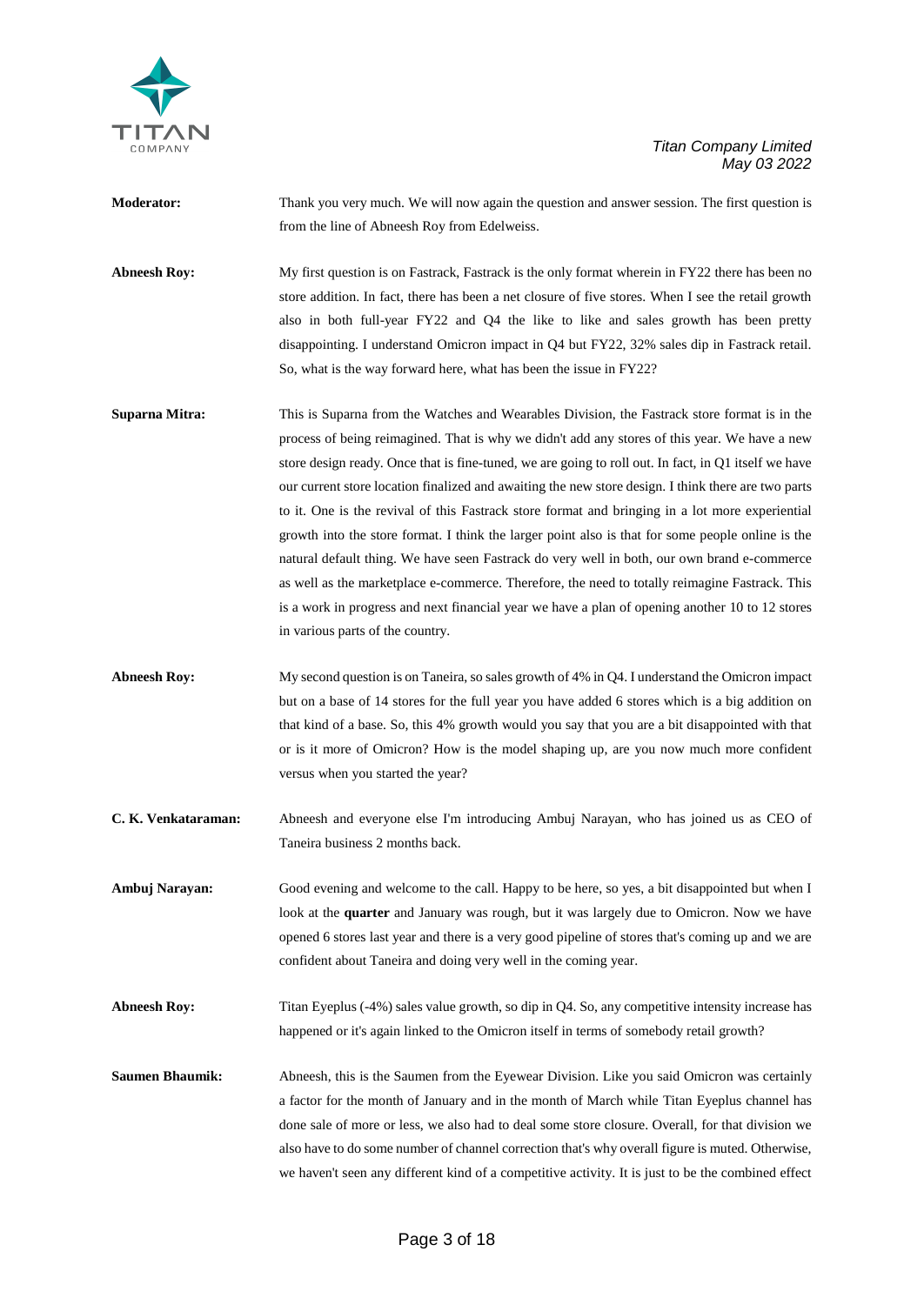

of Omicron and the year-end correction that we wanted to make sure this system is clean, take off from the day one of the next year.

**Moderator:** The next question is from the line of Vishal Gutka from PhillipCapital.

- **Vishal Gutka:** I had just couple of questions. First thing on the loan facility basically like Bajaj Finance provides to consumer durable, is there a regulation restricting what you call to provide finance for purchase of jewelery because lately too couple of jewelers who have filed their IPO there, they stated that that there are some parties providing finance for purchase of high value stud Jewellery. Just wanted to know your thoughts on that. I just wanted to know what is the contribution of Golden Harvest scheme as well as gold exchange program for the quarter.
- **C. K. Venkataraman:** On the first point, I think there is an issue there because then RBI did EMI on Jewellery and I had met them few years back and the whole viewpoint was to enhance the acquisition of monetary assets. That was the view that RBI has taken and I guess that will apply equally to loans. We had a very vibrant EMI program that we had begun as a pilot in Bangalore in 2016 and we were planning to take it national when RBI came up with these monetary assets to not finance.
- **Ajoy Chawla:** Ajay here, on the Golden Harvest contribution. The contribution has gone up compared to last year. It's at 18% contribution to the sale in the quarter versus 15% in the previous year same quarter. However, in FY20 in Quarter 4 it was at around 20%. Due to disruptions in enrollments in the subsequent two years, it is still catching up but enrollment levels are very good. In fact, Q4 we have seen very good pick in enrollment in Quarter 4. Even that has continued in the month of April. Going forward I think post these two years of disruption, maybe this quarter it'll continue to see the effect of last year disruption in Q1 but thereafter I think we should be on a steady wicket. But overall, 18% contribution versus 15% last year.

**Vishal Gutka:** The contribution of gold exchange program for the quarter?

**Ajoy Chawla:** That's also been good. It was 28% versus 27% in the previous year in terms of contribution.

**Vishal Gutka:** The last question from my side on the international expansion front. I think we have opened one more store on the I think in USA apart from couple of stores in UAE. So, what is the outcome going here, what is the guidance in the medium term, how many stores we are looking with regards to international expansion for the Jewellery?

- **C. K. Venkataraman:** Please wait till next Friday.
- **Moderator:** The next question is from the line of Amit Sachdeva from HSBC.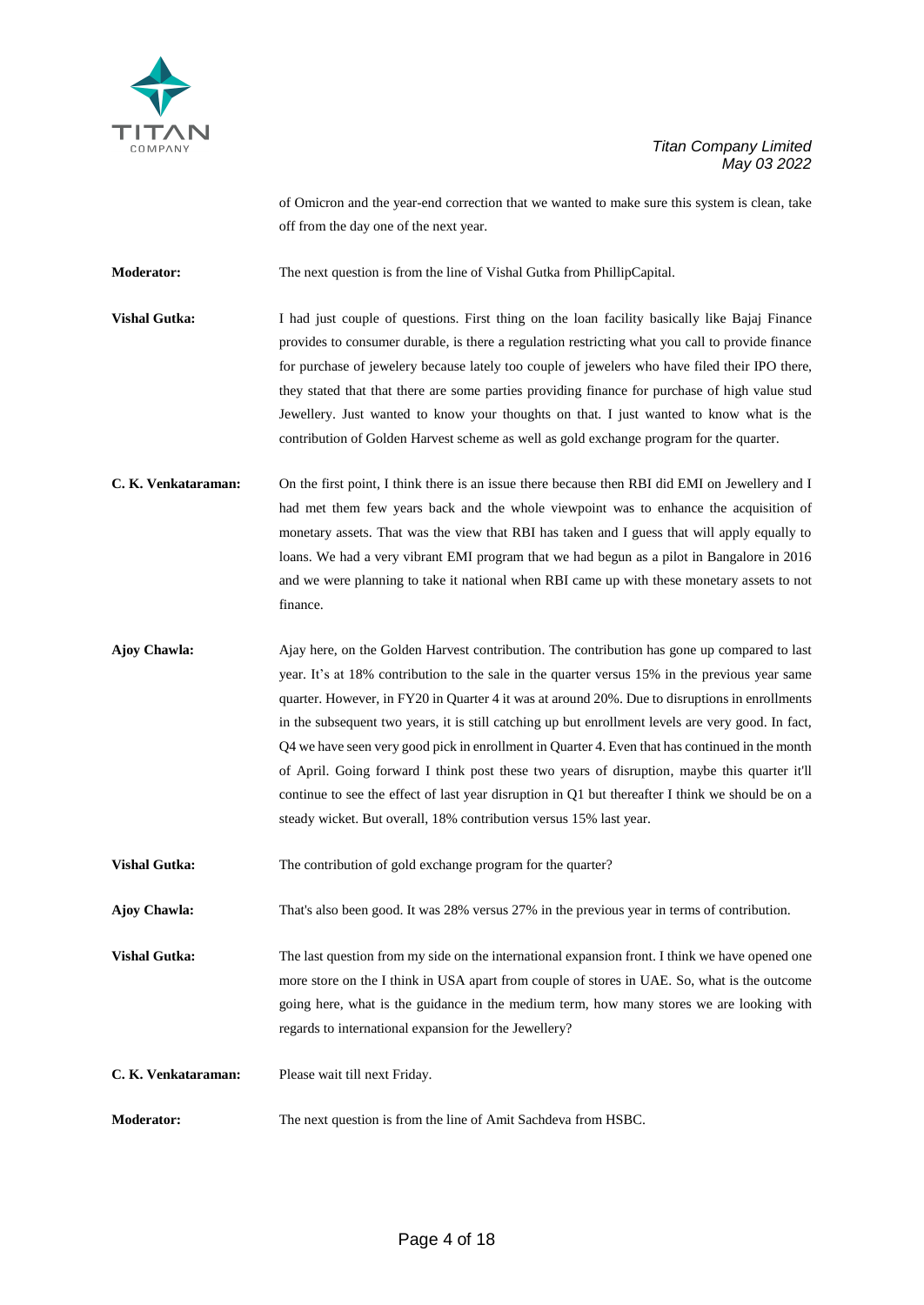

## **Amit Sachdeva:** Just a small question on the demand outlook Venkat and Ajoy, given the gold price surge in March was pretty precarious but I assume February was going okay and January was somewhat impacted but wedding season seems to be very good and there was a hope at least that that demand outlook should be robust if not disruption continuing on gold prices. So, can you give us some thoughts on how April has gone and given the base is also very benign but how one should think about demand picture in the current outlook as some challenges which you mentioned are still persisting?

- **C. K. Venkataraman:** Amit while the conditions in Quarter 4 were finally not conducive to overall demand. We also have to measure our performance from a competitive point of view and not just our growth or decline in sales. Our sense is from a competitive point of view we continue to be strong in every category where we operate in Quarter 4 and therefore blip which is such a large external factor, we don't have to think about it or worry about it but just move on. So, that's sort of putting it behind us kind of thing. April has begun very well. We're very satisfied with the first month of the year. We are quite planning for the target that we have set up for ourselves for the year and on that we are on track.
- **Amit Sachdeva:** That's very good to hear Venkat.

**Ajoy Chawla:** Just add on to that, gold price volatility has impacted, it's a big-ticket value purchases especially for wedding. This is particularly true in March, and to some extent in April. Having said that I mean we are very happy with our April top line. We are expecting now that gold prices in the last at least few days, at least last one week seems to have kind of moderated downwards. Perhaps people who also just waiting and holding back to see how things shape up on the gold price front. We are actually quite hopeful. In fact, we are also seeing as you said there a lot of weddings. It's been up Quarter 1 with Akshaya Tritiya and weddings coming after 3 years actually, last two years have been tough. So, we are very positive and hopeful. In fact, we're seeing good traction, very happy with it.

- **Amit Sachdeva:** That's really good to hear. In that context also good to hear that Venkat mentioning that there's an ambitious target for FY23, without alluding to guidance but how we should read that statement?
- **C. K. Venkataraman:** As the word what it means.

**Amit Sachdeva:** I mean because given the FY22 has been at least a very good year and are we looking at 20% kind of growth or higher because at least there was a larger plan to go in strong double-digit growth, as such roughly for Jewellery but when you say ambitious, how one should think about those numbers?

**C. K. Venkataraman:** Actually, we are not giving a guidance on that for FY23, Amit, not yet at least. But the opportunity for the company in every category it operates where it is leader today in three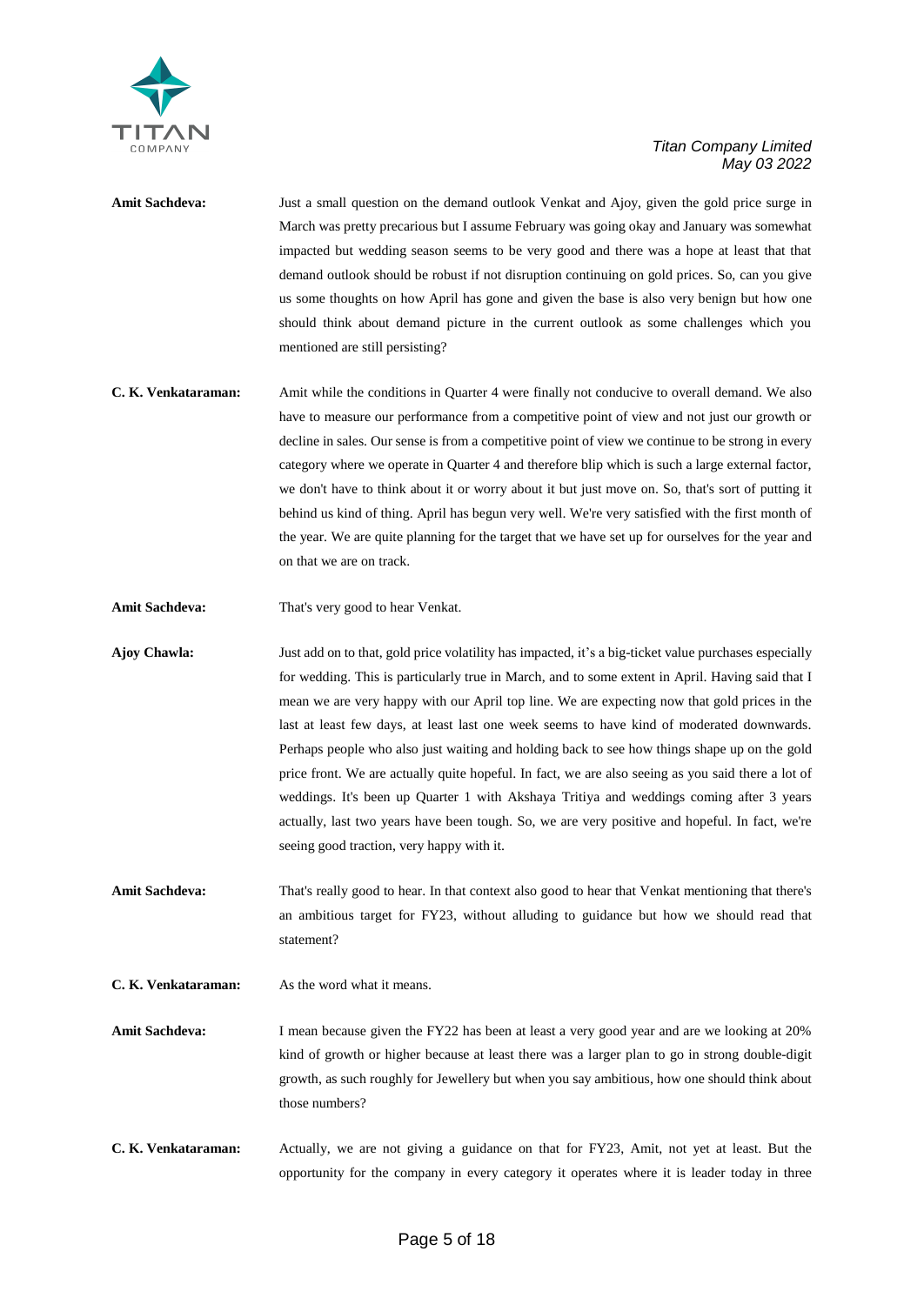

businesses but in others picking up, quite a huge headroom. Every business we are looking at a good growth which together translates for a very ambitious growth for the coming year. You can just look back to the past about whenever we've used the word ambitious, what were the kind of figures we have talked about and imagine the best.

- **Amit Sachdeva:** Now didn't want a guidance to be honest. I just wanted to understand whether this confidence is coming from the good demand condition we have seen in April and continuing into whatever this week etc.
- **C. K. Venkataraman:** The ambition itself was set about 10 weeks back middle of February, even in the middle of in fact wave 3 but looking at the opportunity for the country represents for the company.
- **Amit Sachdeva:** Just a small question on VRS and couple of exceptional items that you talked about, well we see also margins in watches etc. very weak so is it something to do which is disproportionately impacting watches VRS and other things or is there something to read in margins? Can you give us a bit of margin anatomy or what has happened this quarter so that we can clearly appreciate what is really gone on there?
- **Ashok Sonthalia:** You are right like watches from the manpower in both these exceptional points are related to manpower and head count. Watches have a high share of manpower and head count in the business. That is why they have kind of have absorbed higher proportion of ex-gratia as well as VRS. That is reflecting in the rightly subdued margin.
- Amit Sachdeva: If you were to exclude that what would be the watches margin?
- **Ashok Sonthalia:** Watches EBIT margin for the quarter would be 6.7% and for the year would be 6.9%, but you must also factor in they have not yet kind of fully recovered to pre-pandemic level, they have grown but yes so there is opportunity to further improve.
- **C. K. Venkataraman:** The nature of the category especially if you will compare it with eyecare or Jewellery, it is the most challenging category from a consumption point of view in these times of everything, working from home included and we are hoping that expecting FY23 would be rather different.
- **Moderator:** The next question is from the line of Rakesh Jhunjhunwala from Rare Enterprises.
- **Rakesh Jhunjhunwala:** What is the reason for losses in watches & eyewear?
- **Ashok Sonthalia:** If you take out these ex-gratia and VRS, then watches actually in Quarter 4 had 42 crores of EBIT and on a full-year basis 160 crores of EBIT and as far as eyecare is concerned they had for the quarter 3 crores EBIT and 61 crores of EBIT for the full year. In watches also there is one more item is sitting in their P&L in March like we have this – sorry eyecare business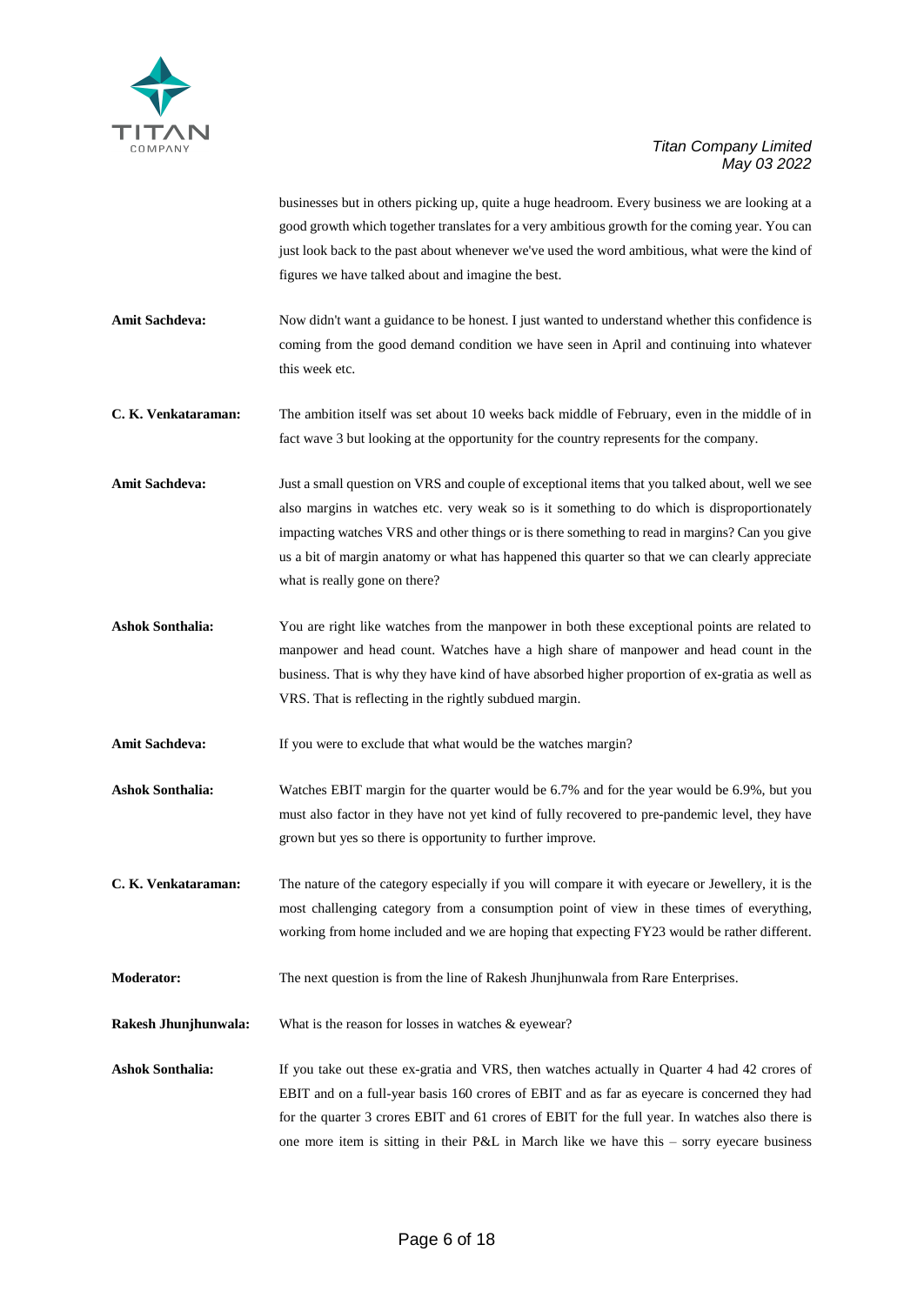

associate meet happened in this quarter which also had about 10 crores of impact on their profitability.

| Rakesh Jhunjhunwala:    | 10 crores cost?                                                                                                                                                                                                                                                      |
|-------------------------|----------------------------------------------------------------------------------------------------------------------------------------------------------------------------------------------------------------------------------------------------------------------|
| <b>Ashok Sonthalia:</b> | Yes.                                                                                                                                                                                                                                                                 |
| Rakesh Jhunjhunwala:    | So, business will earn 60 crores a year?                                                                                                                                                                                                                             |
| <b>Management:</b>      | Actually Rakesh, we have had this tradition of business associates meet which happens.                                                                                                                                                                               |
| Rakesh Jhunjhunwala:    | So, we should get an associate to pay for it also.                                                                                                                                                                                                                   |
| <b>Saumen Bhaumik:</b>  | We are just preparing for FY23 Rakesh ji. That is why in March bringing everyone together for<br>the associates meet.                                                                                                                                                |
| C. K. Venkataraman:     | It used to happen once in 2 years and the last time we did it was June of 2019. We are doing it<br>after 3 years. It's been a significant part of building a confidence, camaraderie, team, spirit across<br>the company system to deliver results year after year.  |
| Rakesh Jhunjhunwala:    | Where was it held this year?                                                                                                                                                                                                                                         |
| <b>Saumen Bhaumik:</b>  | It was done in Dubai.                                                                                                                                                                                                                                                |
| Rakesh Jhunjhunwala:    | Anyway, congrats for the fine results and I think markets are good. I think we will be in for some<br>surprise. Anyway, congrats and thank you for the good dividend. I hope it could be better. But<br>we have a defined policy of $1/3^{rd}$ or 40%.               |
| <b>Ashok Sonthalia:</b> | We have a range 25% to 40%. This payout translates into about 31% and keeping the growth<br>ambition in mind and our requirement I thought this is a good level which we can consistency<br>and the good performance, everything is reflected.                       |
| Rakesh Jhunjhunwala:    | We are not doing the bonus also now for 15 years, the company's trajectory has seen change<br>completely. I can request that you will give bonus.                                                                                                                    |
| <b>Ashok Sonthalia:</b> | Of course, we can bring that feedback and we can discuss at some point in time in board.                                                                                                                                                                             |
| Rakesh Jhunjhunwala:    | Its high time we do it. Actually, when I see I the Churchgate shop I feel rich. I think we got to<br>work that lady or that man who asked, he got to work on Fastrack. India is such a young country.<br>I think Fastrack is the most desired brand in this country. |
| Suparna Mitra:          | Yes, feedback noted.                                                                                                                                                                                                                                                 |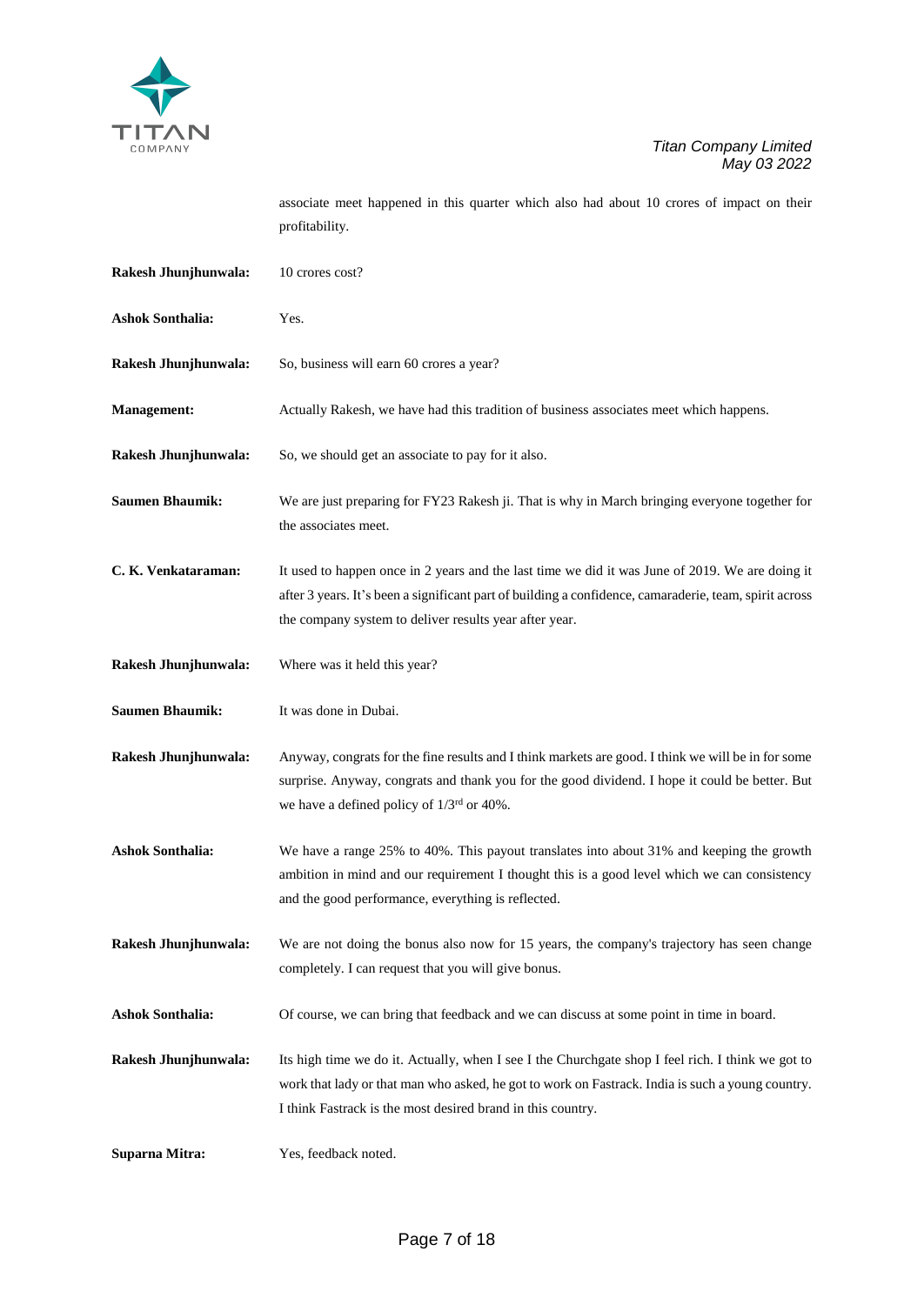

| Rakesh Jhunjhunwala:    | Suparna we have not been able to exploit because India is such a young country, 75% of the<br>world of below the age of 25.                                                                                                                                                                  |
|-------------------------|----------------------------------------------------------------------------------------------------------------------------------------------------------------------------------------------------------------------------------------------------------------------------------------------|
| Suparna Mitra:          | The potential is huge and we are working on a big revival plan for Fastrack with products,<br>advertising stores.                                                                                                                                                                            |
| Rakesh Jhunjhunwala:    | Unless you increase the range of products. I don't know why we don't have the deodorant. Like<br>a brand name we don't do deodorants. I think we have the biggest market with Titans marketing<br>and Fastrack advertising, I think we should go with deodorants, handbags, ladies handbags. |
| C. K. Venkataraman:     | We have a big plan on bags and on $13th$ we will talk about it. On $13th$ we have this investor<br>conference in Bombay.                                                                                                                                                                     |
| Rakesh Jhunjhunwala:    | I might not be able to come.                                                                                                                                                                                                                                                                 |
| <b>Management:</b>      | Somebody from Rare will be there.                                                                                                                                                                                                                                                            |
| Rakesh Jhunjhunwala:    | Are you going to Zoom the conference?                                                                                                                                                                                                                                                        |
| C. K. Venkataraman:     | No, in person.                                                                                                                                                                                                                                                                               |
| Rakesh Jhunjhunwala:    | I know it is but I will not be able to come in person there.                                                                                                                                                                                                                                 |
| C. K. Venkataraman:     | ITC Parel Grand Maratha.                                                                                                                                                                                                                                                                     |
| Rakesh Jhunjhunwala:    | No, I am saying you are going to Zoom it?                                                                                                                                                                                                                                                    |
| C. K. Venkataraman:     | No, in person.                                                                                                                                                                                                                                                                               |
| Rakesh Jhunjhunwala:    | No, it is in person but are you going to do it online?                                                                                                                                                                                                                                       |
| <b>Ashok Sonthalia:</b> | We are not planning to have a parallel Zoom on that.                                                                                                                                                                                                                                         |
| Rakesh Jhunjhunwala:    | Then people from abroad may also not attend. I request we have it.                                                                                                                                                                                                                           |
| C. K. Venkataraman:     | We will explore it.                                                                                                                                                                                                                                                                          |
| Rakesh Jhunjhunwala:    | There is no problem in having it. There is no regulation, there is no problem. I don't know why<br>you want to explore, please have it. Congrats on the performance.                                                                                                                         |
| <b>Moderator:</b>       | The next question is from the line of Manoj Menon from ICICI Securities.                                                                                                                                                                                                                     |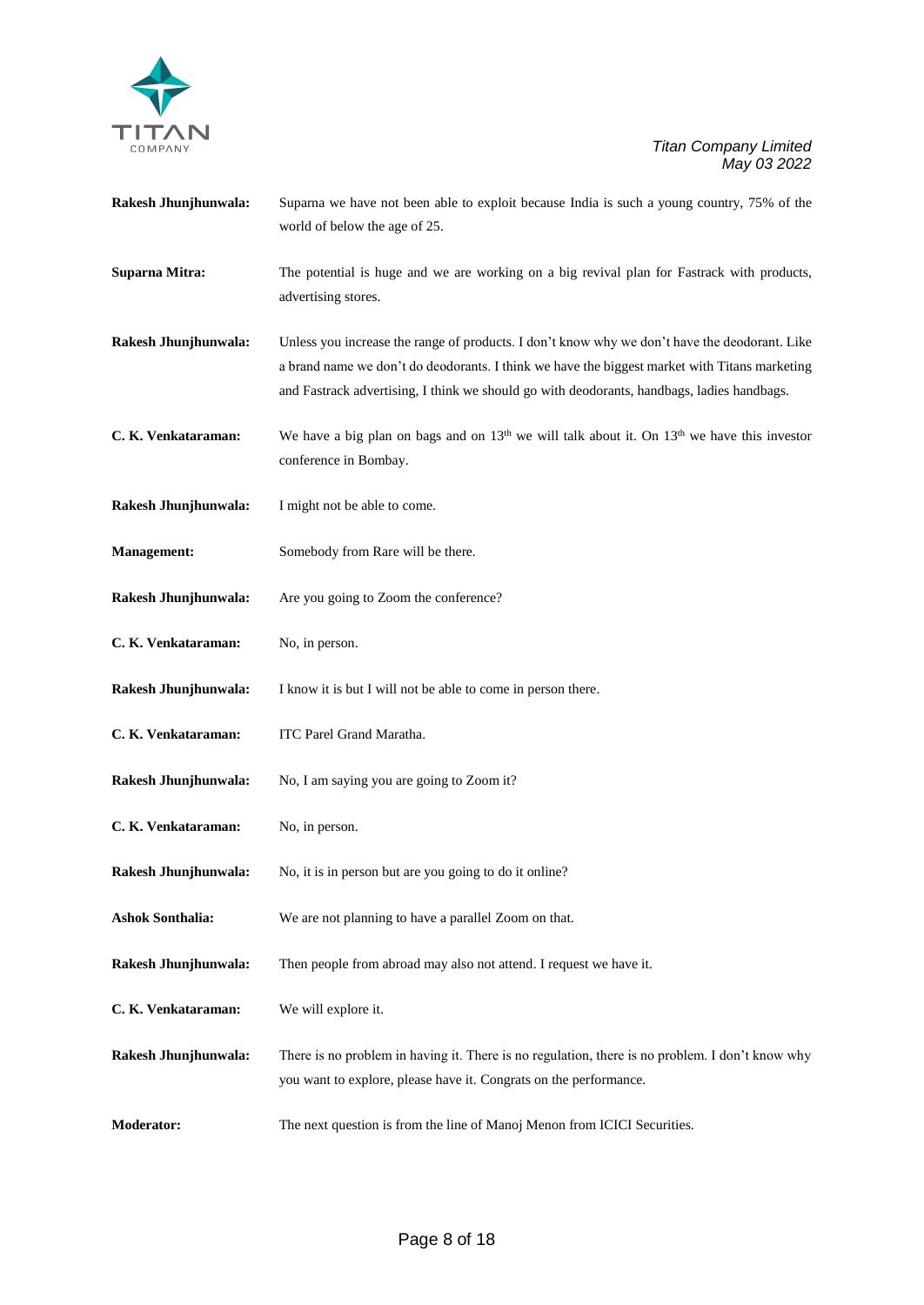

### **Manoj Menon:** Just two quick points on a Jewellery and a bookkeeping question after that. One just if an update on the gold hallmarking implementation, the regulation law etc. has been around for a while. It will be helpful on how are you finding actually on the ground implementation? Second question on Jewellery to Ajoy is, look as a consumer I've been observing or it's my interpretation of what I see is that there's a lot of action which you seem to be taking to actually make the brand younger. Basically, if you agree with the hypothesis or no and if yes it will be super helpful on what exactly you're trying to attempt here?

### **Ajoy Chawla:** The first one on the hallmarking; I think hallmarking as a process has kind of stabilized across the districts that were identified. They have not gone beyond that. Within those districts also we see that there is a greater tendency because of the nature of the way hallmarking laws have been framed. It is at the point of a sale. Wherever Jewellery is getting manufactured those centers are getting loaded other centers are not. In the long run they'll have to modify it so that across the country hallmarking can be spread out. Right now, it looks like there's a traffic jam that lands up at the bigger cities where Jewellery gets made. But in a way they are checking where the authorities keep coming to the stores. They keep visiting. There authorities are trying to ensure it is implemented well. Having said that we have still received anecdotal feedback now in some of our stores. Hallmark Jewellery which continues to be inappropriate when we look at it in our Karatmeter or when we melt. But we can't say whether some of it was recently hallmarked or it might have been an older hallmark Jewellery. I think a big initiative like this for such a large fragmented industry will take a little longer to stabilize. The outcome of this I can share, well I don't know whether it's an outcome of this or it is a general outcome. We are seeing that the migration towards organized retail or towards stronger players continues and therefore every organized player is kind of aggressively pursuing very strong expansion plan. The other piece that I can share from a data point is that we continue to see very good traction amongst new buyers or new customers who are new to Tanishq or new to Titan as well. That indicates that there is a certain migration taking place from family jewelers etc. simply because people want to kind of get towards a more trusted name. On the second piece what is the direction of the brand? I think the brand has always stood for a certain progressiveness and a certain modernity yet rooted in tradition. I can't say whether we are trying to be younger because we are appealing to a fairly large age group from 25 to 55, I would say. However, what we are thinking that the brand doesn't remain restricted to this outlook. Therefore, a lot of the communication that you've been seen in a way reflects that. On the other hand, you will also see that we are continuing to push very strongly on the brand front. Specifically, Mia and CaratLane continue to target a much younger audience. Both those brands are also doing pretty well. Yes, at an overall level we are aggressively investing in these brands and we are seeing the good results, the customer feedback as well as our brand stores.

**Manoj Menon:** I actually missed the last one statement, there is some bit of disturbance on the last statement on Tanishq and then I could hear Mia and CaratLane sub-25 and etc. If I may request that one last statement on Tanishq if you could repeat it would be helpful.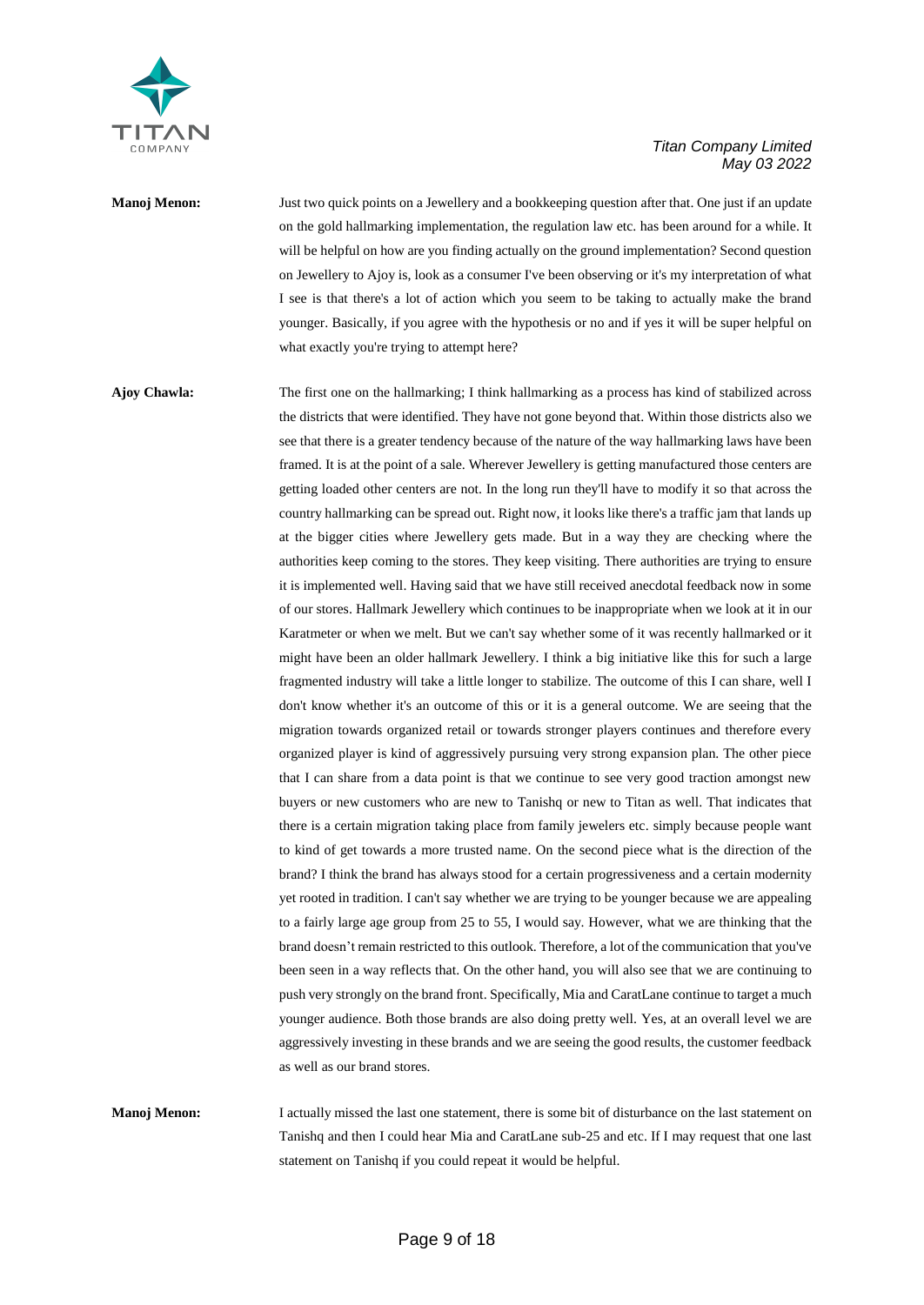

- **Ajoy Chawla:** So, as I said Tanishq is continuing to push strongly on the progressiveness index and we have a very wide target audience from 25 years to 55 years. Whereas in the case of Mia and CaratLane we're targeting much younger audiences and there too we're pursuing good brand investments and brand visibility. Overall, as a portfolio we are investing strongly in all the brands including Zoya if I were to add that.
- **Manoj Menon:** Ashok one clarification with you if I may. The 72 crores of ex-gratia if I understood correctly, it's been called out as an exception or a one-off. I'm not going with accounting standard part of it, I'm just going by the highlighting part of it. Now basically there are companies which I cover which historically had an EBA based model etc. that makes you meet a certain target. You get paid a variable accordingly. My basic question is why is it considered as something not normal and why is it an exceptional or one-off without getting the technical of it? Because you've done well, you paid a bonus, it should be a normal line item, right? I'm sorry for my ignorance if I'm missing something here.
- **Ashok Sonthalia:** Let me give you something in this. One is that principle behind determination of amount is consistent over at least last decade or even more so, whenever the Titan has started, that's consistent. But the determination of it only happened after the year end and there is a great achievement. That is why you cannot be making provisions for this etc. we never do. We just decide it at the end of the year when there is actually a good performance and based on that determination the principles which we apply and that is why from an accounting point of view you will see that it is under the employee costs but because you want to see also the quarter comparable to whatever you are looking at that is why we have decided to tell you the amount.
- **C. K. Venkataraman:** This was not part of the normal variable pay of the employee either.
- **Ashok Sonthalia:** It is completely equitable in a democratic manner distributed to everyone.
- **Moderator:** The next question is from the line of Kunal Vora from BNP Paribas.

**Kunal Vora:** First question, Titan has recently acquired a stake in lab made diamond company while it's a small investment. Can you share your thoughts on lab made diamonds in the context of Indian market?

**C. K. Venkataraman:** Thank you for that question. The last many years there has been very little conversation that we have heard or seen in the stores relating to lab grown diamonds because the desire for natural diamonds in the Indian middle class is so high. That for the next many years given the kind of affluence that's waiting to happen we are very confident that the power of the natural diamonds will continue to exist especially given the penetration of the natural diamonds in Indian households. However, in the US particularly, the share of natural diamonds, household penetration of natural diamonds is very high especially because of the work done by De Beers over the last six or seven decades. On the one hand the natural penetration is very high on the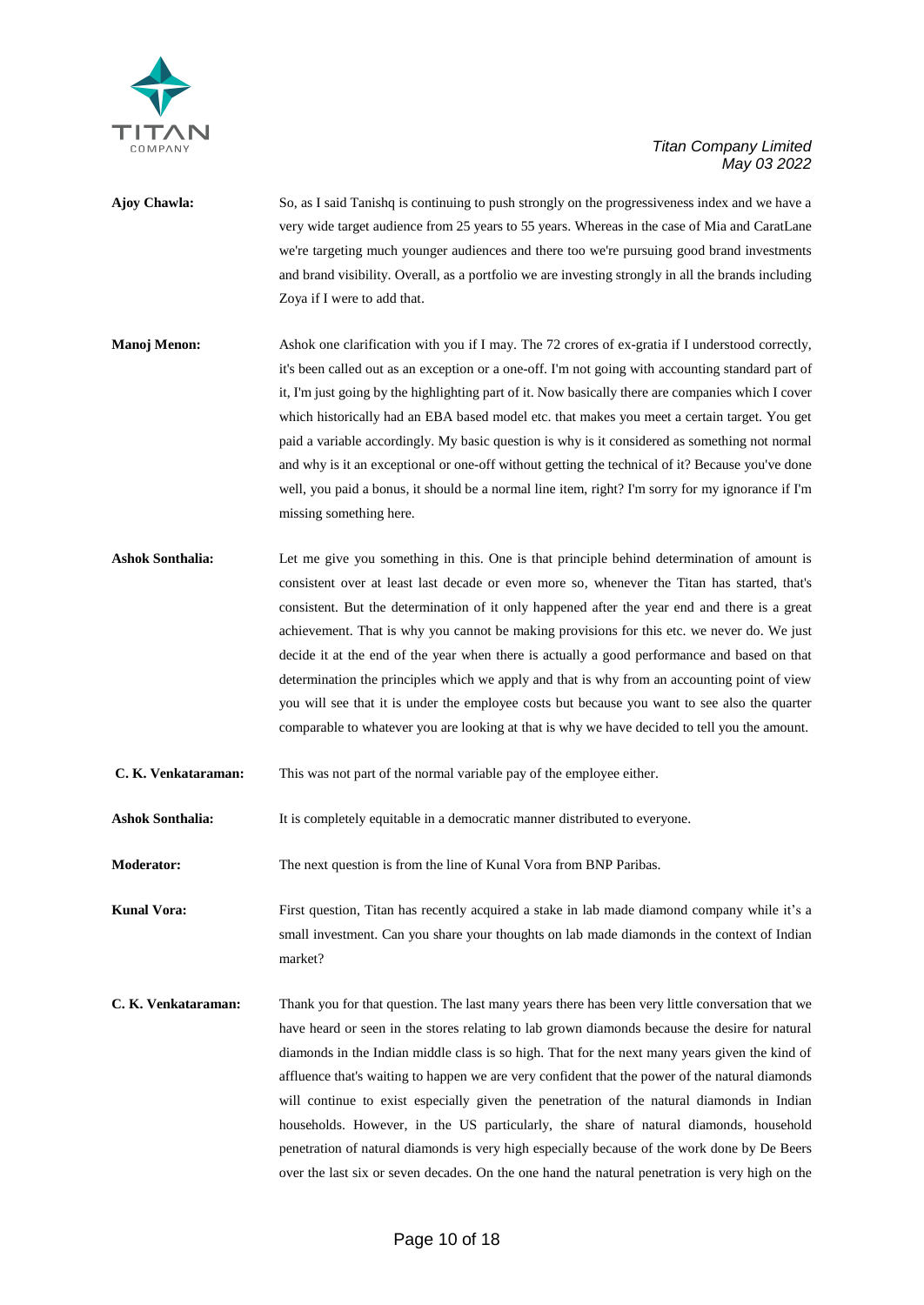

other the subject of sustainability is at a greater level of consciousness in the Western countries especially in the US and the Gen Z and to some extent the millennials are looking at options and therefore the traction of lab grown diamond Jewellery in the US particularly is quite strong. We wanted to, given our international ambitions on the one hand, and given the fact that sometime in the future maybe distant but nevertheless in the future the Gen Z of India will also start looking for these kinds of things. We wanted to dip our feet in the pool and be ready when the time comes. So, that's the background.

**Kunal Vora:** How large would the contribution be in India; will it be in single digits now or is it larger?

**C. K. Venkataraman:** In India we can't even perceive it.

**Ajoy Chawla:** It will be less than single, maybe fraction very early days. Even in volumes I would say would be less than single digits.

**C. K. Venkataraman:** It will be less than 0.1% or so, maybe it'd be 0.01%.

**Kunal Vora:** Second and last question, you are seeing some moderation and growth across categories this quarter compared to last. While I understand the Omicron do you think the pent-up demand played out earlier this year and because of that we are seeing some moderation? Also, how would you gauge your performance in the April to June quarter considering that the last two years days it's very small. What's a good way to look at your April to June performance?

**C. K. Venkataraman:** Going back to the first part. I think what affects demand is not just the real things which are around you like Omicron is a real thing. But also, what are the news that you're reading and seeing and listening to all around you in newspaper through WhatsApp shares, through other kinds of social media posts and all that which makes you feel it's not a great time in general. That overall depresses demand and that is at the backdrop of our Quarter 4 performance. We've always maintained that we are not a company which is looking so excessively at every quarter. We are looking at it at a one year and more than one year kind of time horizon because real value creation in any enterprise happens in that kind of timeframe. From that timeframe point of view the manner in which the country is poised on multiple accounts for growth especially in the segments the Titan company plays and our overall competitive advantage which we have built over so many years and we have substantially sharpened in the last 2 years gives us a lot of confidence about FY23, our ambitions for FY23 were set in that context, our performance in April without getting into detail confirms ambition and prepares us really well for the thrust in the next 11 months. I was not completely clear about the second part of your question.

**Kunal Vora:** Second part of question was how you are looking at this April-May-June because if I look at the last 2 years, April-May-June were disrupted. I mean like they were not really clean number.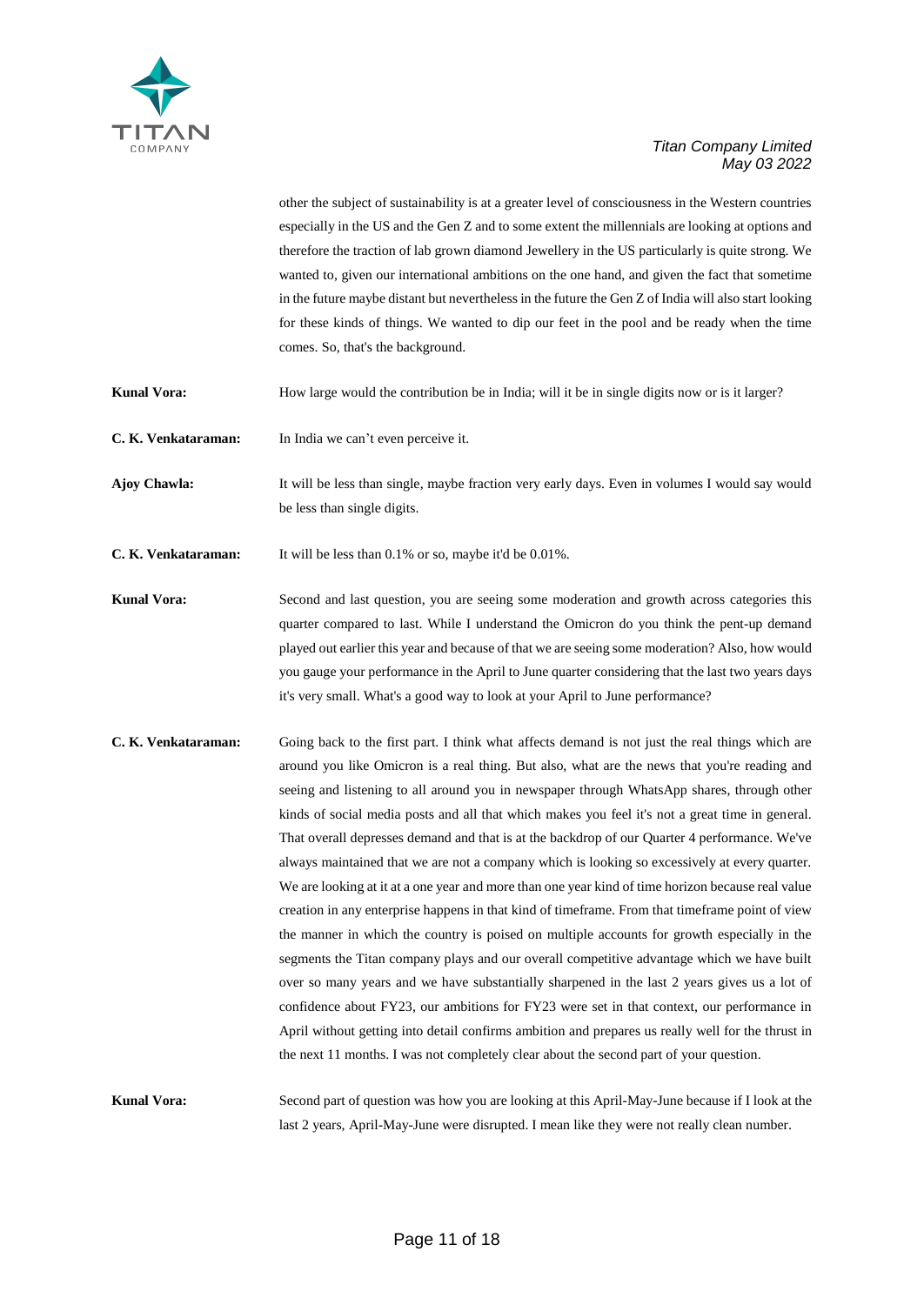

**C. K. Venkataraman:** Our reference is not FY22 Q1 or FY20 Q1. Our reference is the market opportunity there and to some extent FY19-FY20 way and those are the principles that we have used in setting our ambitious target for FY23 and we're running to that aim.

**Moderator:** The next question is from the line of Ash Shah from AS Capital.

- **Ash Shah:** As the previous participant asked about lab grown diamonds, I wanted to pick your brains on the same subject. You said that in India it's a very low proportion as compared to natural diamonds but if you start advertising, if you start putting more marketing efforts into it, don't you think that will create a lot of awareness. Just the way you mentioned that De Beers did over the past 6-7 decades for natural diamond in Western market. And they also have sister concern by the name of Lightbox which they run in US. So, why can't we have it in India also? Like a sister concern company dealing into lab grown diamonds in India.
- **C. K. Venkataraman:** The reason why De Beers created Lightbox is because the natural diamond penetration in the US is such a high level. The demand for sustainable materials across categories is arising in that country. The Lightbox rationale sitting in that, the natural diamond contribution in annual sales as well as the total penetration in India is so low. This is a very directly middle-class aspirational item as it has been shown even in China over the last couple of decades. The opportunity for natural diamond Jewellery in India is so large that we have no plans at all to get into that in such a big way. But the point that you're saying that couldn't there be a small opportunity that Titan company can capitalize of? Of course, and at the right time I'm sure the Jewellery division would look at that and in a way the investment in great heights is also to build the overall understanding capabilities in these areas so that as and when we believe it is time for us to act, we will be able to act more effectively than otherwise.
- **Moderator:** The next question is from the line of Jay Kumar Doshi from Kotak. **Jay Kumar Doshi:** Just a quick book keeping question. What was the ratio of net sales to UCP in FY22? If you can give us some sense? Ashok Sonthalia: For the company level because for every business it is separate and... Jay Kumar Doshi: Company levels, standalone Jewellery excluding CaratLane? **Ashok Sonthalia:** Come again? **Jay Kumar Doshi:** Standalone Jewellery segments? **Ashok Sonthalia:** That is 89%-90%, that's the number. So, we didn't see any variation Jay on that. It's almost at the similar level what it was in the previous year.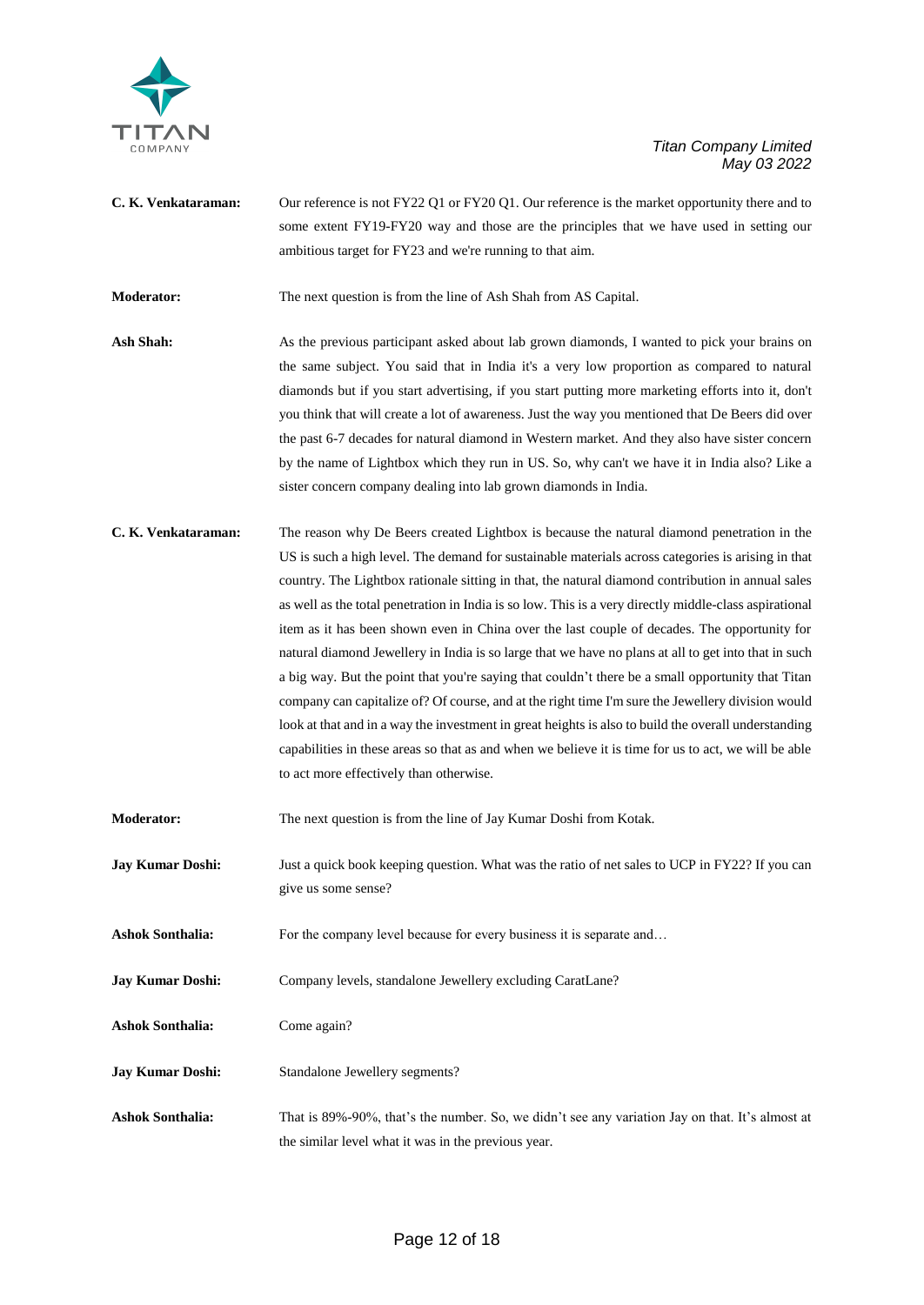

| <b>Jay Kumar Doshi:</b> | Over the last 3-4 years, so net sales to UCP has not changed at all?                                                                                                                                                                                                                                                                                                                                                                                                                                                                             |
|-------------------------|--------------------------------------------------------------------------------------------------------------------------------------------------------------------------------------------------------------------------------------------------------------------------------------------------------------------------------------------------------------------------------------------------------------------------------------------------------------------------------------------------------------------------------------------------|
| <b>Ashok Sonthalia:</b> | 0.5% here and there, quarter-on-quarter can happen, nothing much.                                                                                                                                                                                                                                                                                                                                                                                                                                                                                |
| <b>Moderator:</b>       | The next question is from the line of Vaibhav Goyal from SBI Life Insurance.                                                                                                                                                                                                                                                                                                                                                                                                                                                                     |
| <b>Vaibhav Goyal:</b>   | Just on the recent news items mentioning some increase in the making charges? Are we having<br>some increase in cost or is it some deliberate effect, something which has done to compensate<br>either on the cost part or some making gold attractive? How does this work?                                                                                                                                                                                                                                                                      |
| Ajoy Chawla:            | I don't know where you picked it up from but we have not taken any increase in making charges<br>in the domestic business at all so I don't know about this.                                                                                                                                                                                                                                                                                                                                                                                     |
| <b>Moderator:</b>       | The next question is from the line of Jay Gandhi from HDFC Securities.                                                                                                                                                                                                                                                                                                                                                                                                                                                                           |
| <b>Jay Gandhi:</b>      | I just want to ask you one thing. If I see the inventory, there has been 3,000 crores jump over 6<br>months, around 5,000 odd over the year. But the gold on lease hasn't really moved as much so I<br>just want to understand if my reading is correct that in FY23 we may be choosing a more<br>expensive route to acquire customers. In other words, the gold on lease or the fresh purchase is<br>may be lower versus gold exchange, given the inflationary pressure.                                                                        |
| <b>Ashok Sonthalia:</b> | So, next year Jay of course gold on lease can go up and now so there is no deliberate attempt.<br>Every time when there are opportunities between GOL, spot and GEP-TEP focus will continue.<br>I don't think we are going to dilute that, that's a great customer acquisition tool for us and that<br>will continue. But beyond that whether we buy spot or whether we go GOL that's a continuous<br>team on the economics of that and that is how we decide. But our preference for GOL has not at<br>all diminished that much I can tell you. |
| <b>Ajoy Chawla:</b>     | We had a lot of repayments in GOL in the current year because the previous year it went up<br>significantly on account of inventory recall, melting etc. to manage the working capital.<br>Therefore, you are probably seeing this fluctuation year-on-year. comparing it to maybe 2 years<br>back etc. it's pretty much comparable.                                                                                                                                                                                                             |
| <b>Jay Gandhi:</b>      | If I have to just ask you in FY22 overall the GOL exchange and spot buying would be what<br>percentage of the sourcing I am sorry if I missed this question before?                                                                                                                                                                                                                                                                                                                                                                              |
| Ajoy Chawla:            | GOL typically would be around the range of 50% in terms of Kgs and spot buying will be much<br>smaller. The exchange etc. would work out to about 40%. Between exchange and there's outright<br>also we purchase some Jewellery directly from vendors, that also has a gold component. GOL<br>is between that 50% to 60% range typically. That is what you will see also in the year of FY22.<br>I don't know if you're asking for FY22. So, it's broadly in that range.                                                                         |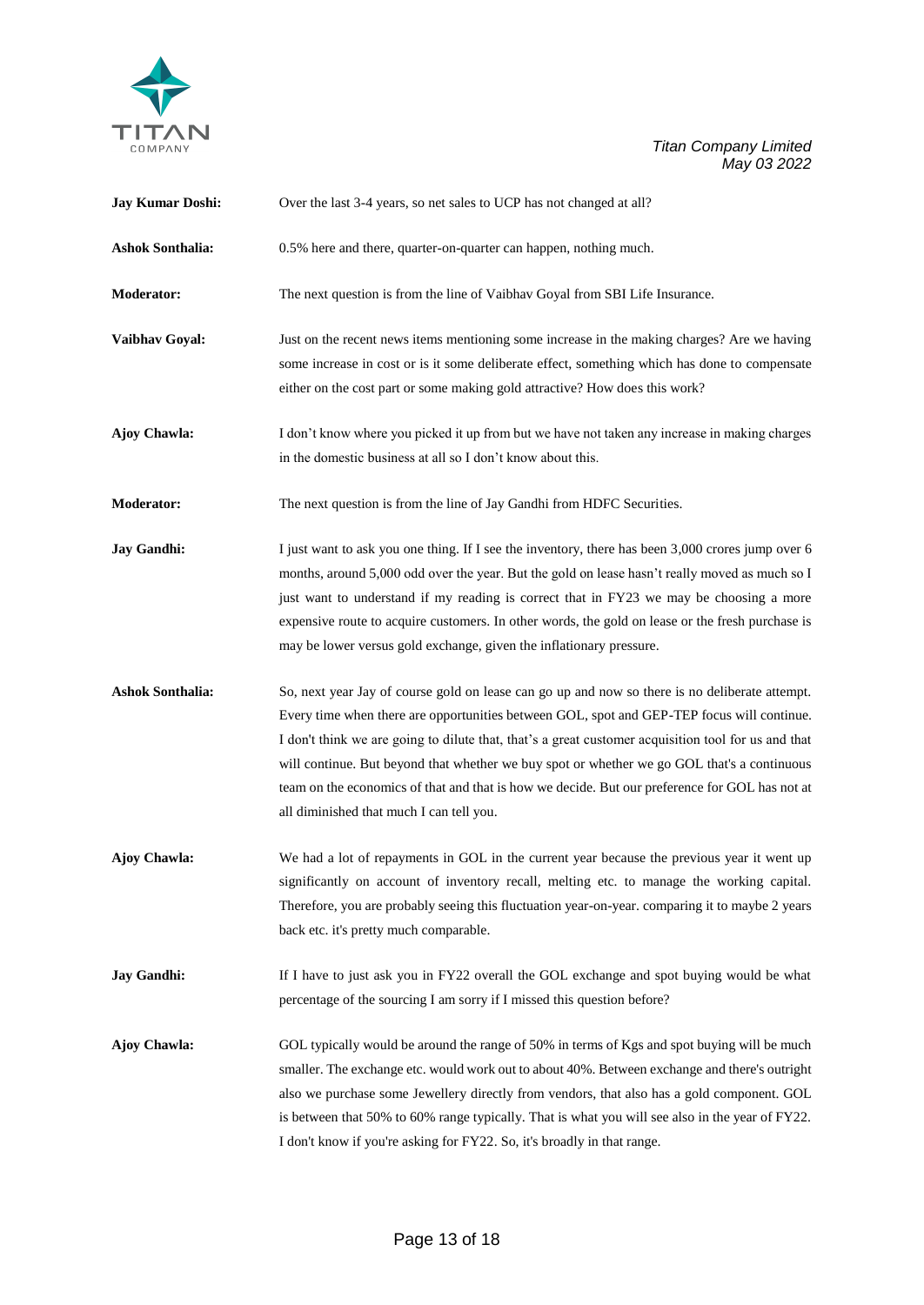

- **Jay Gandhi:** Forgive me if it's a naive question. But on this hallmarking thing, now if everyone has to hallmark, the key issue in the industry was and this was probably a tailwind for you is the trust deficit. Now with this worked in your favor over the decades but if everyone hallmarks the trust deficit gets solved for then how does this help the organized folks?
- **C. K. Venkataraman:** A very good question Jay. We started; the Tanishq brand started in 1996. It's 26 years now and if you look at the purity of the gold that we buy, the other Jewellery that we buy from customers, the purity has; even I'm sure if you were to look at yesterday's purity, it is still in the 19.5-19.7 per carats as opposed to 22-24 supposed to be. For in 26 years of purity stock of customers has not dramatically, it has improved, but it has not dramatically improved which means when the hallmarking happens, all the Jewellery and that 2 carat is about 8% in terms of value and that represents 8% making charge difference that is something about if it where to remain the same place where one wants to their own margins which means if they hallmark they have to raise their prices and in which case the competitive situation will be dramatically changed in Tanishq.
- **Jay Gandhi:** And that is the only plus that we have basically they need at less competitive is the only argument?
- **C. K. Venkataraman:** Jay I didn't get your response, there is a lot of disturbance.
- **Jay Gandhi:** I was saying that because they become less competitive to the extent of what 7%-8% that seems to be the only argument for this for it to be working for organized. I was actually hoping that you would shut me up by saying you need to buy more Tanishq to understand what the difference is.
- **C. K. Venkataraman:** But isn't an 8% making charge difference a very important argument?
- **Jay Gandhi:** In the sense that anyway if you look at the gold rates in Tanishq stores or any other jeweler. There's a certain premium you charge on gold rates also which obviously is almost absent in some unorganized folks. Now you already enjoy a certain premium there.
- **C. K. Venkataraman:** Possible.
- **Jay Gandhi:** I understand that they may get less competitive at time but that's a one-time thing. I mean people do eventually get over.
- **C. K. Venkataraman:** It will not be a one time thing. For me to continue to offer 22 carat every day, when I was offering 20 carats every day earlier; it's a daily thing that for me to operate my business with a certain gross margin that I should get; for me to be viable. I love to raise my price. That's a point I am making.
- **Moderator:** The next question is from the line of Pratik Rangnekar from Credit Suisse.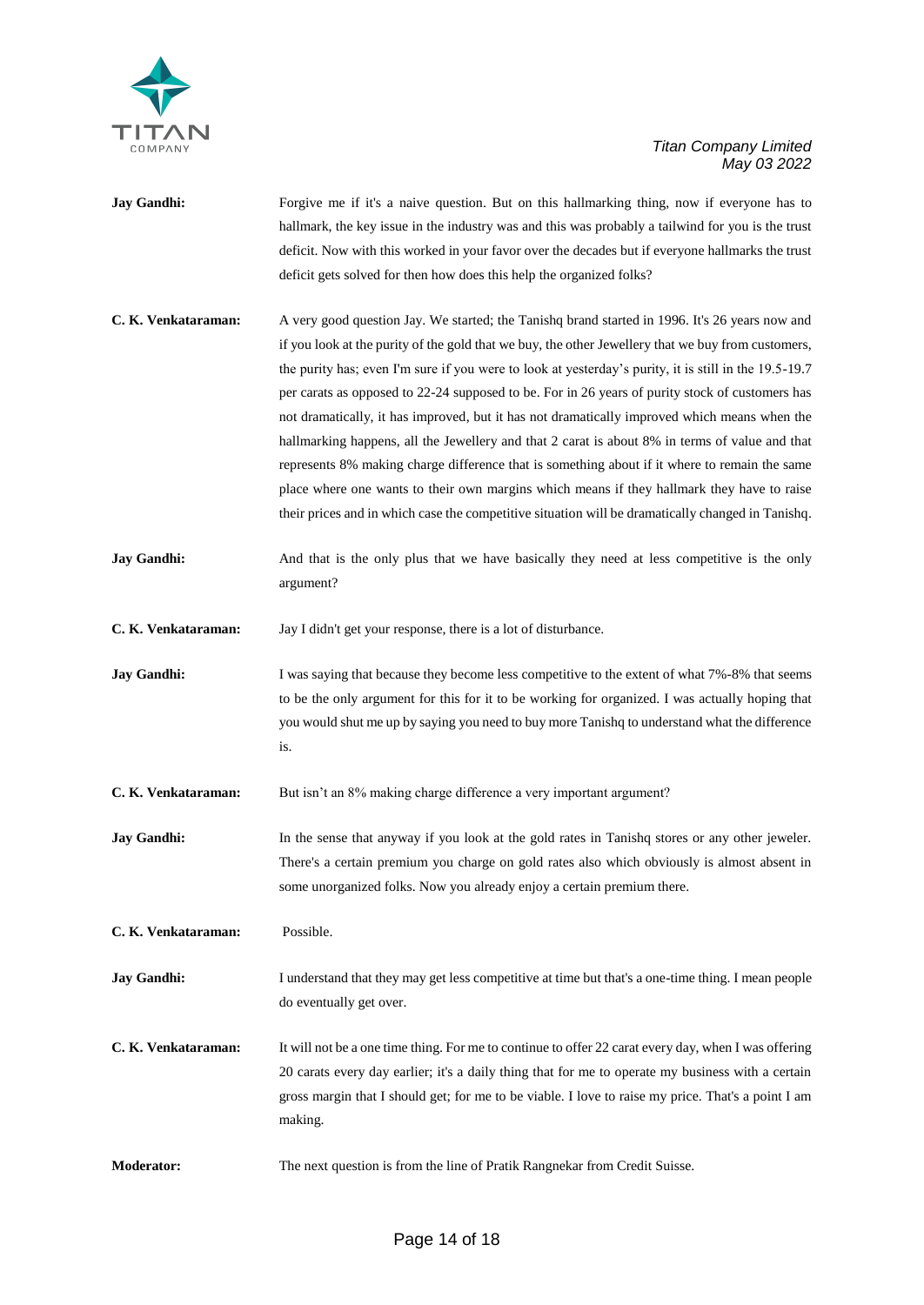

- **Pratik Rangnekar:** On the Jewellery business margins you did call out the staff cost-related one-offs. Even if you may be adjusted for that it seems like there's a sequential drop in margins. Can you provide some context to that considering that probably the studded share has also increased versus third quarter and probably there is an inventory gain in diamond that you alluded to last quarter also?
- **Ajoy Chawla:** If you exclude the one-time, the EBIT margin for Jewellery in Quarter 4 stands at around 13.1%. I remember mentioning even in the last earnings call that in Quarter 3 we had an exceptionally high benefit on many counts and therefore those margins of EBIT margins of 13.5%-14% are not something which we could expect because we were planning to continue to invest back in the brand and in certain other areas for the business. We had clearly indicated that on a stable run it is going to between to 12% to 13% maybe tending closer towards 13%. Having said that in Quarter 4, is the one quarter which had certain costs which we have consciously taken in. We also wanted freshness and merchandise so to start the year well. We have invested something a little bit more in IT. We've had a few meets for our frontline staff etc. to kind of thank them for the exceptional work done over the last couple of years, we have met some of our sales team so that they're all primed and energized. First of all, I don't think the EBIT margin is anything to be worried about, it's quite good and healthy. At the same time, yes, there are some costs which are there in Q4 which may or may not repeat extensively in the remaining quarters.

**Moderator:** The next question is from the line of Shirish Pardeshi from Centrum Capital.

- **Shirish Pardeshi:** I am joining the call late so pardon me for the repetitive questions. Have you said anything qualitatively how the US and GCC market forays? I do pick up from the press release saying that you have done some pilot or very soon we are getting it. Maybe in the medium term next 2 to 3 years how we are going to develop or one should look at this business?
- **C. K. Venkataraman:** Actually Shirish, if you can wait just for 1 week. Next Friday is our investor conference and I will be talking about just to some extent of detail at that time.

**Shirish Pardeshi:** My second question is on the Eyewear. I mean last ten quarters, if I put numbers together our estimates versus the delivery, there is a lot of volatility. I mean last con-call also I asked this question. When do we see a steady state growth and margin delivery for this business? I mean is it that another two quarters we will have to wait or maybe four quarters we will have to wait?

**Saumen Bhaumik:** Actually, if you exclude the Quarter 1 of FY22 as well as the Quarter 1 of FY21, you would see almost a three plus three six steady quarters. PBT margin ranging between I think 15% to 20%. Quarter 4 this year as I said sale was affected because of Omicron in the month of January and in the month of March we needed to make certain correction to clean up some of our channels especially the distribution channel. Apart from the fact that we had some one-off expenses like it was explained by Ashok, there was a large expenditure of what we do once in 2 years. We did in this case after 3 years called business associate meet. If you actually adjust for all of these things Quarter 4 EBIT would have been in the ballpark of 15 to 18 crores. Just a sort of give you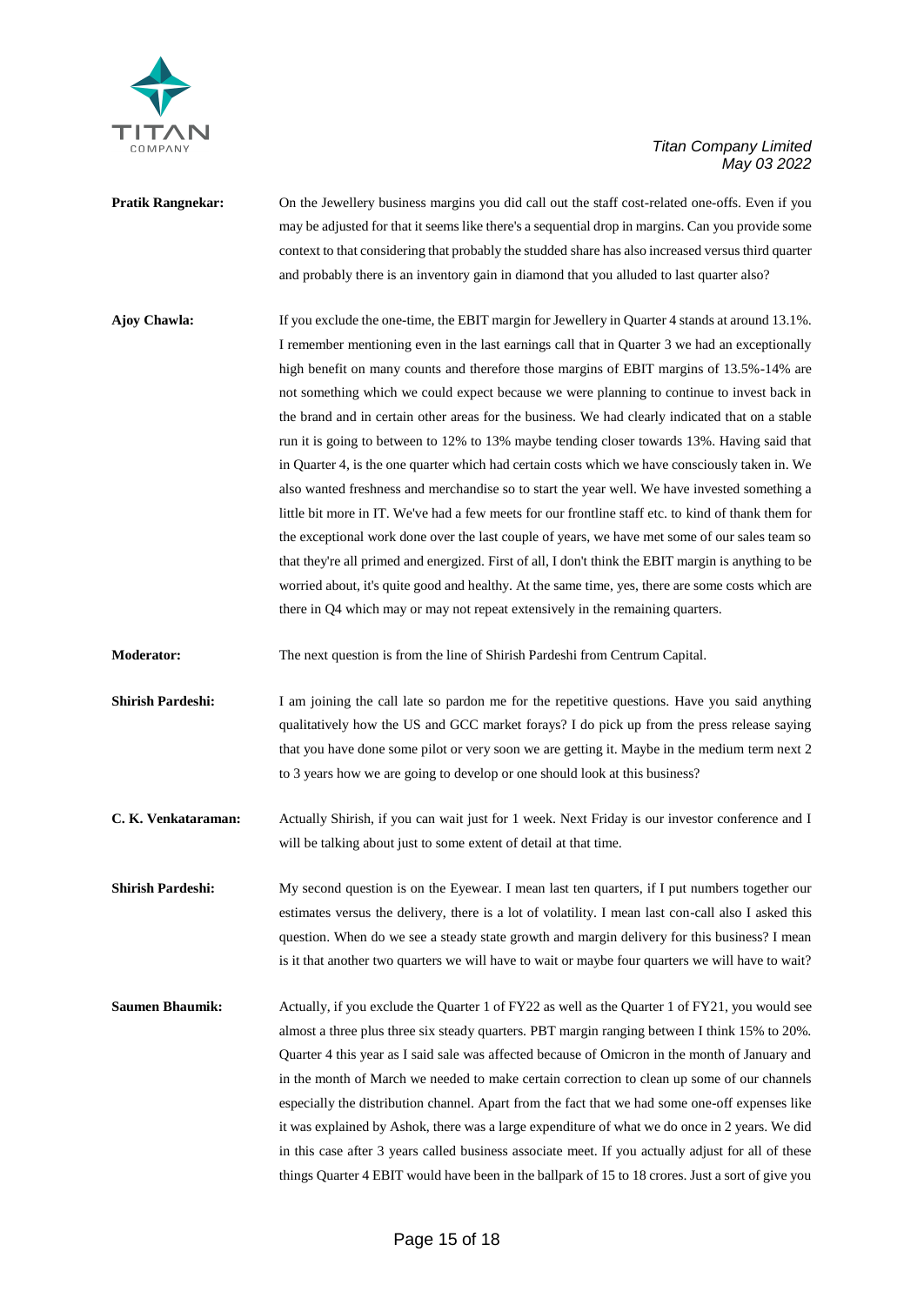

a sense of. So, it was not significantly different than the last three plus three six quarters. We are not seeing that as a really an aberration. It is a bit of a correction that we did. If you look at just what happened in the month of April it just reinforces that we are just on the right track.

**Shirish Pardeshi:** My next question to Ashok ji. Till FY22 could you quantify what is the saving in terms of the numbers we have got it on war on waste?

- **Ashok Sonthalia:** War on waste program which was run last year where we were doing quantification and we had at that point of time said that there are certain items which got induced because of the environment like travel, power etc. There were certain things which were ingrained into our business processes which are sustained now. So, they have become part of thing. Now we are not calling them out separately and the natural savings have almost disappeared because you see all the activity and velocity of travel in Quarter 4 particularly and we also took that opportunity to travel a lot and meet people. But the other process part of it are sustaining and we are not now anymore calling them out.
- **Shirish Pardeshi:** But one follow-up on here we have done the hedging in. Now I'm sure two quarters has gone in. Related to this hedging, would you think there is some more savings which can extract because of the quantum and the demand situation?
- **Ashok Sonthalia:** Hedging change which we did was basically to remove volatility because were on cash flow and cash flows were becoming unpredictable because of the COVID induced lockdowns etc. and we moved to fair value of inventory hedging because inventory in gold is far more certain and that is what is giving results that now you don't see any kind of volatility we are pointing out in our P&L because of gold hedging. Hedging is just to insulate us from price risk. Idea is not to make money out of that.
- **Shirish Pardeshi:** Pertaining to this VRS and the ex-gratia charge which has come. This is fully charged for FY22 or is there anything which will flow to in FY23?
- **Ashok Sonthalia:** FY22 everything has been taken care of. All the future liability on account of VRS have already been accounted for. There is no further charge coming in either Quarter 1 or FY23.
- **Moderator:** The next question is from the line of Ashish Kanodia from Ambit Capital.
- **Ashish Kanodia:** The first question is in terms of inventory gain on diamonds so last time you called out that there was one-off and there was some flow through in 4Q as well. Can you please quantify what was the impact of that inventory gain on diamond? The second question is on ingot sale so again in 4Q there was some ingot sales of around 375 crores so what led to that?
- **Ajoy Chawla:** The total benefit on account of diamond related price increases and inventory gains in the second half of the year is about 190 crores in the previous fiscal. It's split between Quarter 3 and Quarter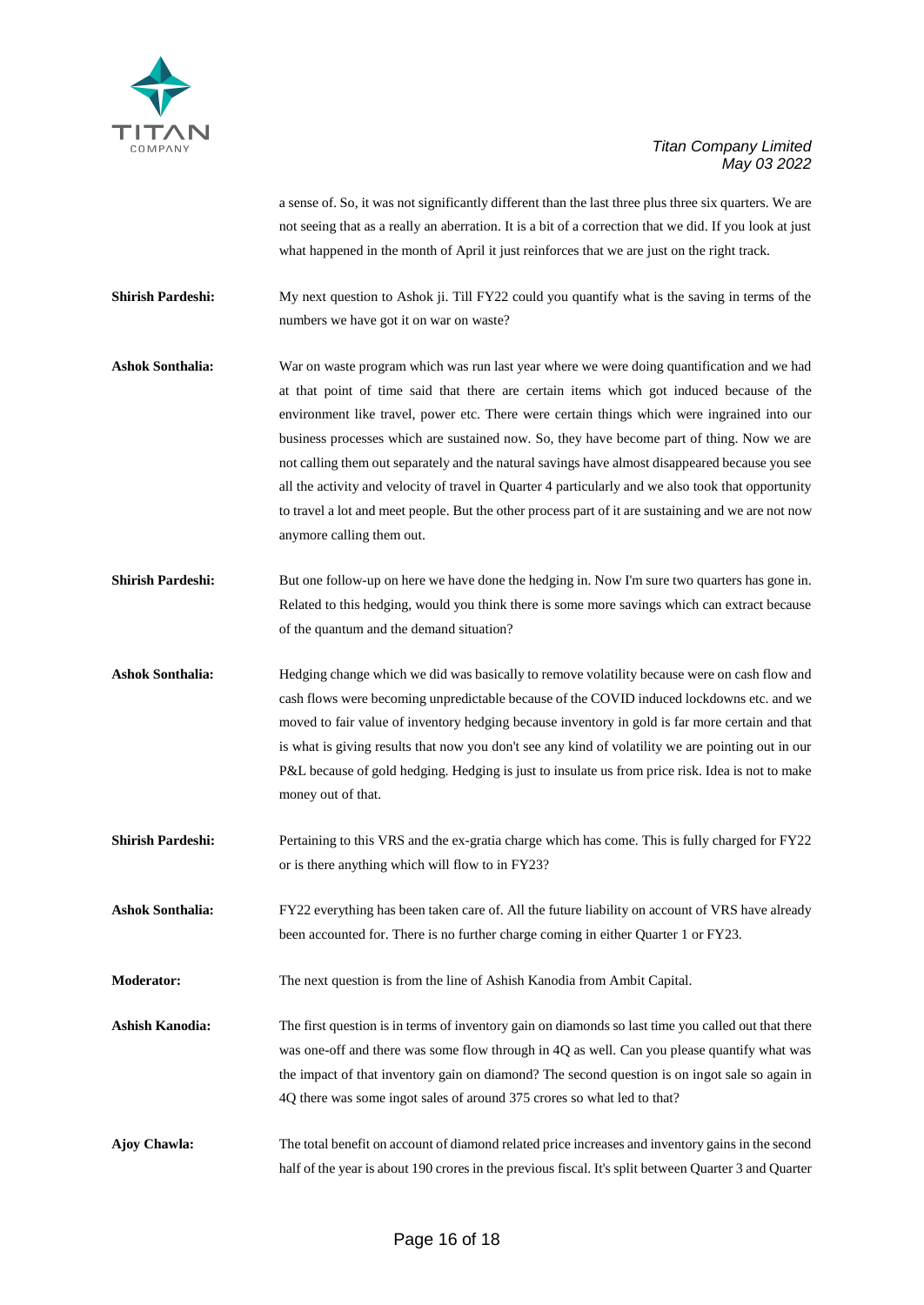

4. It was I think about 60 crores odd or something like that in Quarter 3 and some balance in Quarter 4. In terms of gold sale, we try to see some amount of optimization on gold on lease. It was a question which came earlier on and we also look at our inventory position and cash flows. We do some amount of optimization and based on of course how much exchange gold has come we try to only sell out of the exchange gold so that you can try and make some optimization. That happens from quarter-to-quarter basis an internal conversation on how to optimize.

- **Ashish Kanodia:** I think for a couple of quarters we have been trying to try new initiative in the Southern markets and in some of the Bharat Markets as well. In that context our channel check suggests that you're also trying to implement maybe PAN India's similar gold price, right? From a gross margin perspective or from an EBIT margin perspective on the Jewellery business are we seeing some impact from that perspective as well that when you maybe focus more on Southern Markets but in some of the Bharat Markets there is higher discounting or higher marketing and because of the margins are kind of taking some hit.
- **Ajoy Chawla:** So, let's put it this way. The geographic mix has an impact on the gross margin and you are right that as we increase our contribution from Southern markets, there is some amount of dilution in the gross margin of the business. On Bharat Markets, we don't see that much of an impact on gross margin but the marketing investment is not that material when you look at the overall NSV of the Jewellery business. It may be to the extent 0.1%-0.2% here and there. So, but as we had mentioned even in the previous earnings call and we continue to mention that there is intense competitive intensity in the Jewellery market because all organized players are seeking to expand. There is gold rate related activities. While we haven't taken any call on whether we will have a single gold rate or no but we are being competitive in different markets and we are certainly going for aggressive market share gain. Therefore, the investments that we continue to make either in the form of gold rate or offers or marketing spends or even the kind of product mix that we are willing to supply as we try to maximize the opportunity in every geography, will in a way therefore have a slight dilutive effect on the margin but the overall operating leverage because of the growth in the top line that we get, will more than offset it. To that extent these two will keep kind of balancing each other out and therefore the indication that we had given that we will operate within this 12% to 13% ending close to 13%. So, operating leverage vis-avis other initiatives that we are planning to invest to continue growth.
- **Moderator:** Thank you. Ladies and gentlemen this was the last question for today. I would now like to hand the conference over to Mr. C. K. Venkataraman for closing comments.

**C. K. Venkataraman:** Thank you very much everyone on the call. Very exciting quarter and a whole new exciting year ahead of us. As always all of you asking the right questions, probing questions to make us reflect on everything we do and continuously strive for an improving financial performance. Thank you and see you next week, most of you.